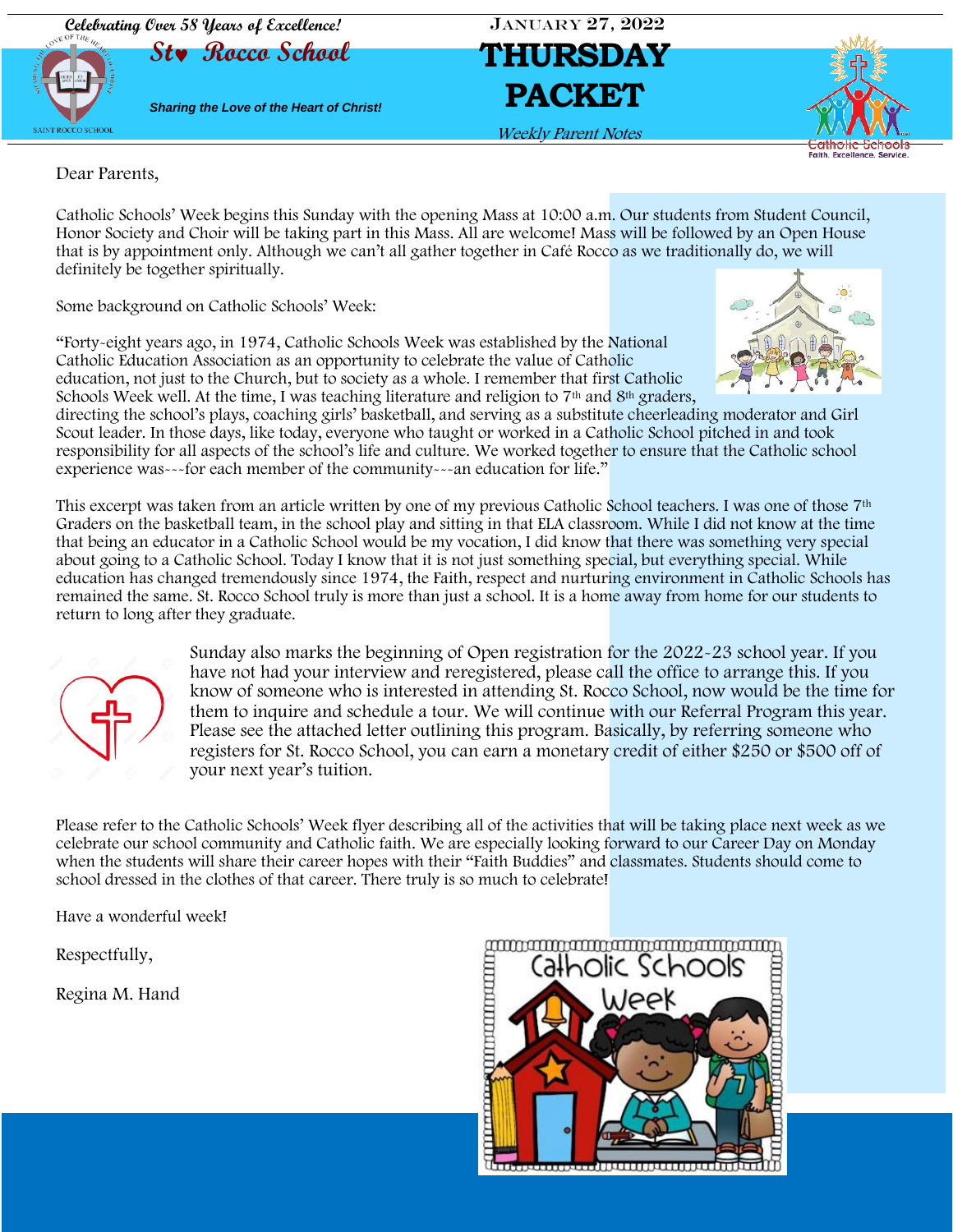## Important Information



Re-registration appointments are still on-going. If you have any questions please feel free to reach out to the School Office at 401-944-2993 or [office@stroccoschool.org](mailto:office@stroccoschool.org) 

St. Rocco School is accepting applications for the 2022-2023 school year. Please encourage family and friends to visit our school. "Word of mouth" is the best way to spread the good news about us. Don't forget about our REFERRAL PROGRAM! (Flyer Attached) For more than 58 years, St. Rocco has had the distinction and reputation of educating the whole child; spiritually, educationally and socially. We are proud of our accomplishments and we continue to strive to greatness for our students!

Science News ~ On Friday, January 28<sup>th</sup>, seventh grade students will be participating in our annual Invention Convention. The projects will be judged by several individuals from our community. The winners will be selected. All projects will be on display during our Open House and the school students will view them next week.

**Book Fair**  $\sim$  Our annual Book Fair begins next week, please see the enclosed flyer in your child's Thursday Packet for additional information.

**Parent Volunteers** - In accordance with the Diocese guidelines every parent, that volunteers at the school, needs to have an up to date BCI and safe environment. This is renewed every three years and the BCI check is \$5. You can watch the safe environment video on the website and then sign to confirm you saw it at the office. You can check your status at your reregistration appointment or you can call the office anytime as well.

Financial Aid -Applications for financial aid for the 2022-2023 school year have started. You can apply by going on to the FACTS management website. In addition, in order to receive parishioner rate for the 2022-2023 school year, you must have contributed \$250.00 to St. Rocco Church by *December 31, 2021* to receive parishioner rate.

Emergency Closings and Delayed Openings: St. Rocco School follows the same emergency closing and delayed opening as the Johnston Public School System. The school will alert parents of these changes. Also, parents are able to tune to radio, television or internet to view any delays or closing. Channels 12, 10, 6 and Fox Stations will carry the emergency or delay broadcast for their viewers.



Pro-Life Baby Shower –All items and donations collected will go toward the Project Gabriel sponsored by the Diocese of Providence for young mothers who chose life for their baby! We will continue to collect items for our annual Pro-Life Baby Shower until February Winter Recess. We thank you in advanced for your generosity. Please refer to flyer posted on the school website.